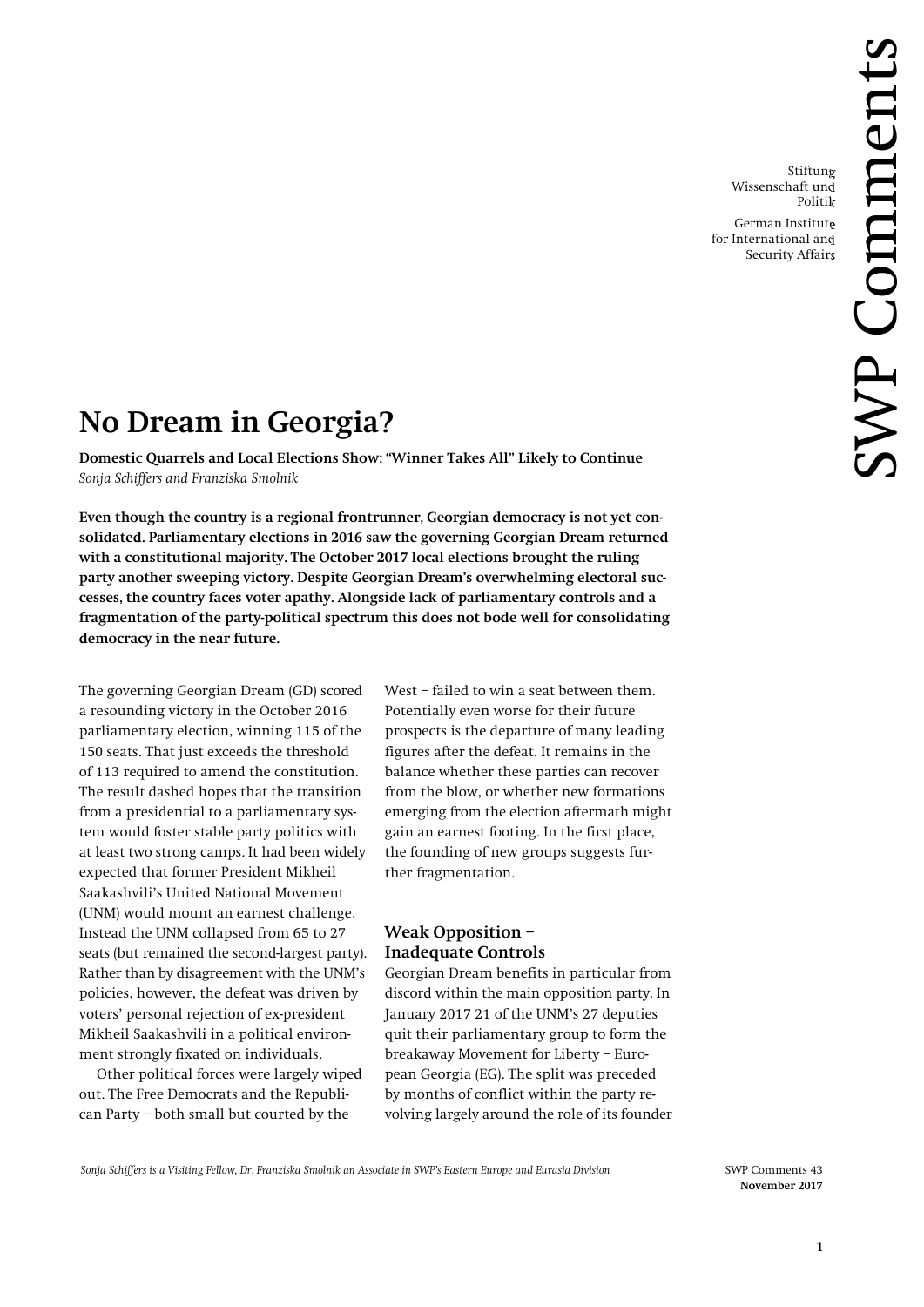Saakashvili. The breakaway group had been calling for more distance from the UNM's mastermind. Internal rivalries were only one aspect; they also felt a realignment was essential to win back support beyond the party's core base. Supporters of the rump UNM continue to stress their loyalty to Saakashvili. Although he has been stripped of his Georgian citizenship and remains abroad, the leadership is kept open for him. The post is likely to remain vacant for some time to come, given that Saakashvili faces prosecution for abuse of power if he returns, and possible imprisonment.

The dominance of Georgian Dream places question marks over the effectiveness of (parliamentary) control over government, the long-term stability of the division of powers and ultimately the consolidation of democracy as a whole. Critics of Georgian Dream see the danger of de facto one-party rule – as previously under Saakashvili's UNM. The depth of the divisions and the ubiquitousness of zero-sum thinking is illustrated very clearly by two central domestic issues: the constitutional reform process and the conflict over ownership and control of broadcaster Rustavi 2.

## **Constitutional Reform – Uncompromising Stances**

Constitutional reform is a central project for Georgian Dream's second term. The declared goal is to complete the transition from a presidential to a parliamentary system, which was initiated in 2010 and passed by parliament in 2013. Georgian Dream is in a very comfortable position, possessing a majority large enough to pass constitutional amendments on its own. Opponents of reform accuse Georgian Dream of exploiting its legislative dominance to rewrite the constitution in a manner that will primarily boost its own power.

New modalities for presidential and parliamentary elections are especially controversial. According to the new constitution the president will no longer be chosen directly by the populace, but indirectly

through an election board. Moreover, the future role of the president will be a rather ceremonial one. The governing party argues that both these changes are appropriate in a parliamentary system, while the opposition and the current head of state regard them as an attempt to abolish independent institutions with popular legitimacy of their own. Although the reform would no longer affect the current President Giorgi Margvelashvili, it nevertheless appears to represent an affront because he has become one of the government's foremost critics.

The opposition and various NGOs also accuse Georgian Dream of tailoring the parliamentary voting system to serve its own needs. Under the new constitution, parliamentary elections will move to an exclusively proportional system. While the opposition supports this provision, it sees no reason to wait until 2024 for the change to come into effect. As matters currently stand, the next parliament would still be elected under the current arrangement that combines proportional representation and first-past-the-post – which could again secure a large majority for Georgian Dream.

Perhaps even more than disputes over substance, the procedural fight demonstrates the deep divide between ruling party and opposition. The president boycotted the reform commission from the moment it was established by Georgian Dream, and European Georgia collected 150,000 signatures calling for a referendum on the new constitution. The governing party forced first and second readings through parliament in June 2017. Attempts by the Council of Europe's Venice Commission to mediate between the two sides came to nothing. Just days after the president and twenty opposition parties presented a counter-proposal, Georgian Dream passed the constitutional amendments with only marginal concessions in a third reading on 26 September. President Margvelashvili vetoed the draft bill – albeit to no avail. After Georgian Dream used its parliamentary majority to override the president's veto, Margvelashvili ultimately gave

SWP Comments 43 **November 2017**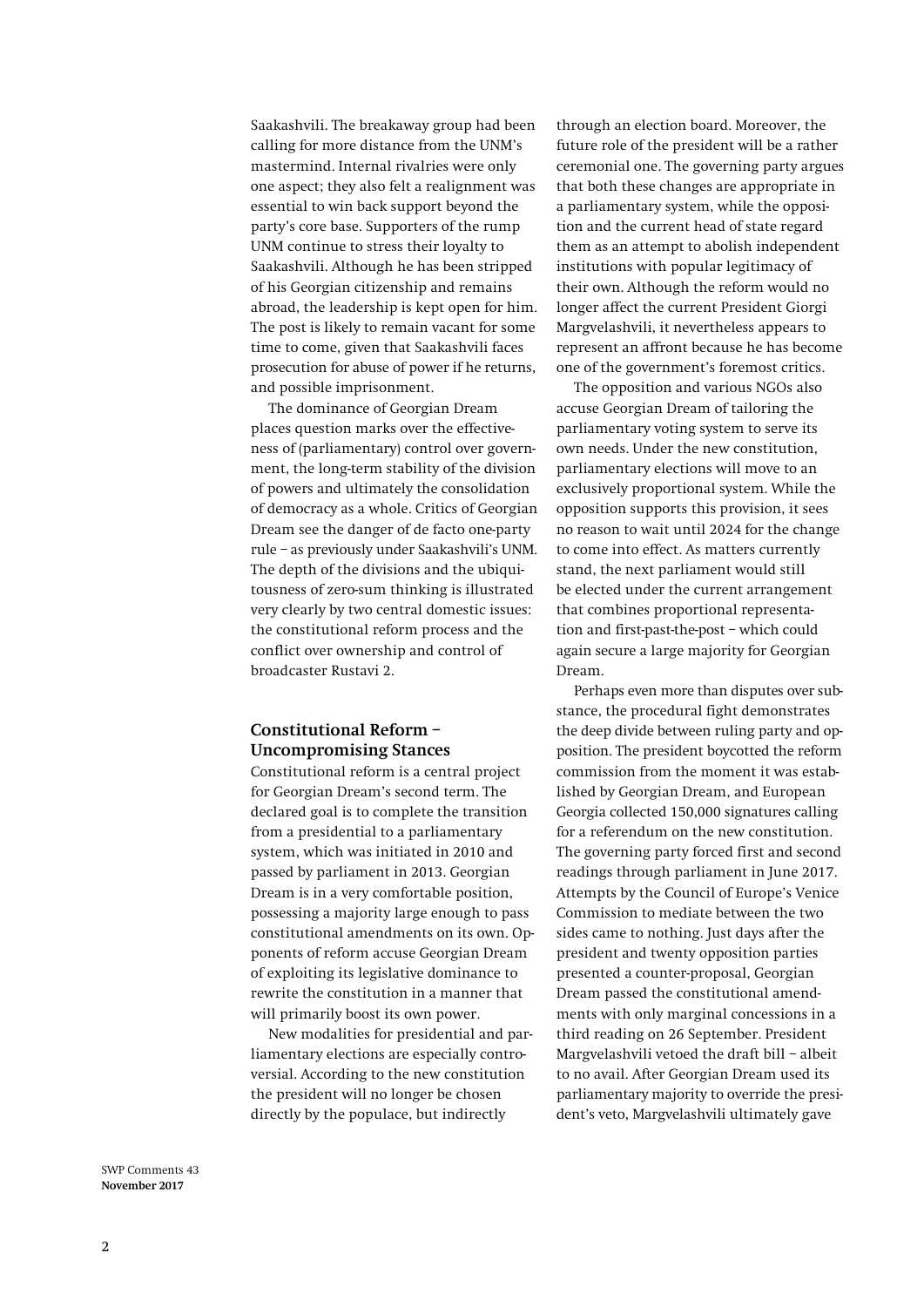in and signed the amendments into law on 19 October 2017.

#### **Rustavi 2 and Fights Over Media Ownership**

Changes in the media landscape provide further insights into the state of the country's democracy. It would seem strangely coincidental that all three parties elected to the Georgian parliament in October 2016 enjoyed privileged access to broadcasting – television being Georgia's most important information medium. That explains the great national and international attention devoted to the dispute over ownership of the TV station Rustavi 2. Kibar Khalvashi, the station's former owner, alleges he was forced to sell it for less than its real value in 2006. Rustavi 2 fell into the hands of supporters of then President Saakashvili, with repercussions for its political stance. After Georgian Dream came to power in 2012 and Saakashvili was voted out of office in 2013, Rustavi 2 maintained its allegiance to the UNM, and remained very critical toward Georgian Dream. For some years Khalvashi – whose brother is a Georgian Dream deputy – has been pursuing legal action to have the 2006 sale annulled.

The Rustavi 2 dispute needs to be seen in a wider context of changes in the Georgian media landscape since 2012. Another station, the very popular Imedi TV, had been forced to close in 2007 under Saakashvili, and reopened in 2009 under new leadership, now loyal to him. After Georgian Dream took power it was returned to the heirs of the (meanwhile deceased) former owner. Imedi TV is now regarded as the mouthpiece of the Georgian Dream government. This makes Rustavi 2 the last influential broadcaster within Georgia that is critical towards the government. Many fear that it would come too close to the state leadership if it were returned to the former owner – as occurred with Imedi TV.

The Rustavi 2 case went through all the appeals. Finally, in early March 2017, the Supreme Court of Georgia ruled that

the station was to be returned to its original owner. The ruling provoked vocal protests, with many renowned civil society organisations questioning the impartiality of the courts over Rustavi 2. They saw the decision as an attempt by the government to bring the main opposition media outlet under its control. International watchdogs like Amnesty International and the Council of Europe's Commissioner for Human Rights also criticise the Georgian judiciary's lack of independence in this and other cases.

As with the constitutional reform, the incident called an international body into play. In a legally binding interim measure, which it issues only in exceptional cases, the European Court of Human Rights called for the Georgian Supreme Court ruling to be suspended indefinitely and urged the Georgian government to "abstain from interfering" in the "editorial policies" of Rustavi 2. Whether or not political pressure was actually exerted upon the Georgian Supreme Court, the future of Rustavi 2 – and of the country's media pluralism as a whole – appears to remain uncertain.

### **Local Elections and the Electorate**

Despite garnering less (international) interest than last year's parliamentary elections, Georgia's recent local elections had been discussed as potential reality check for the ruling party's popularity – in particular given the domestic controversies. Special attention was accorded to the mayoral elections in the capital Tbilisi with its population of 1.1 million (more than a quarter of Georgia's overall 3.7 million). Here, as in three of the other four self-governed cities, the Georgian Dream candidate won in the first round. Georgian Dream's sweeping success was facilitated not least by the strong fragmentation of the party landscape and in particular of the opposition: In Tbilisi eight candidates vied for the mayoral office, four of them nominated by opposition parties with a decidedly pro-Western orientation. Country-wide, Georgian Dream won almost 56 percent of the proportional vote

> SWP Comments 43 **November 2017**